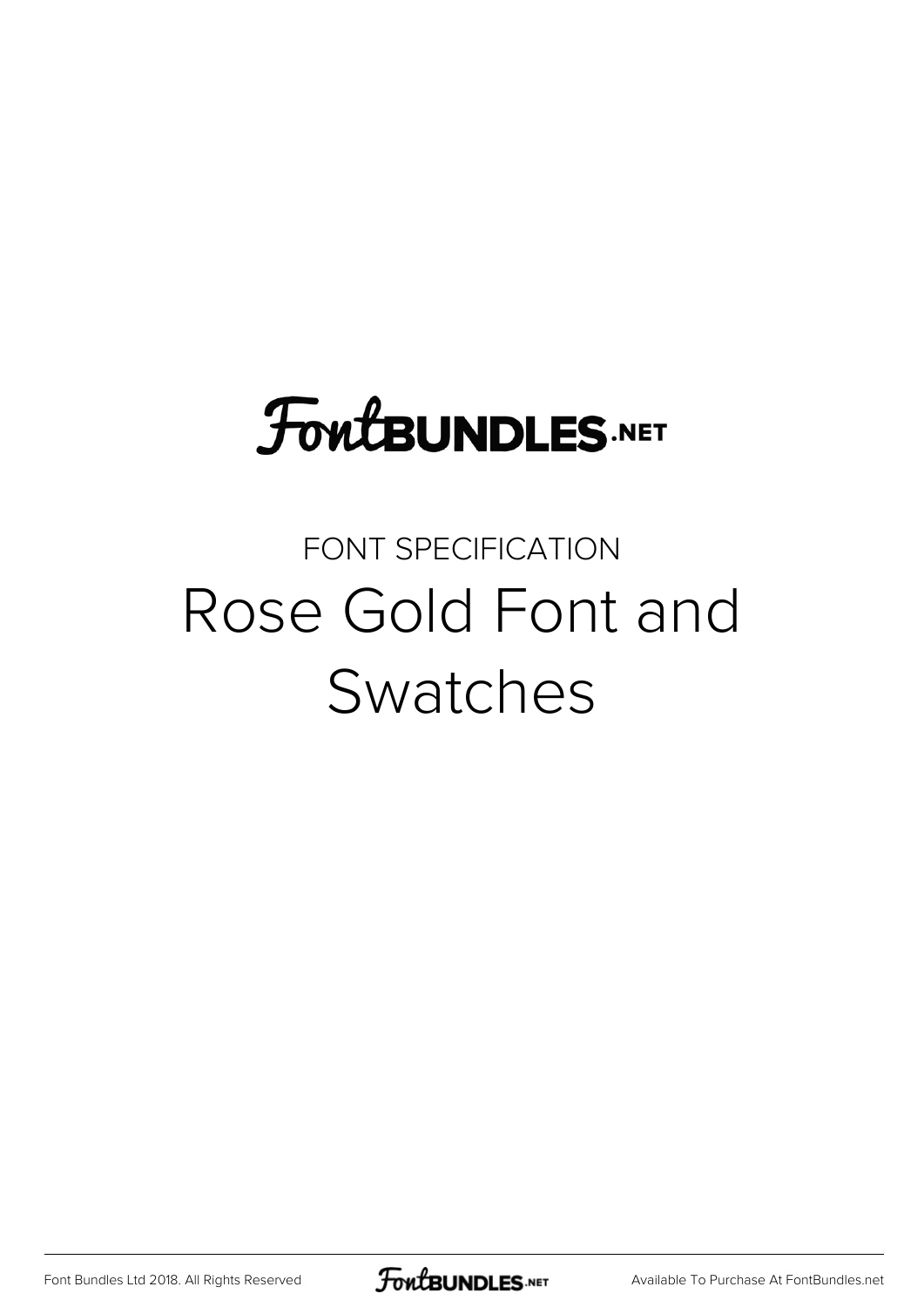#### Rose Gold - Regular

**Uppercase Characters** 

CDEFGNGKJM<br>RJUUUKJ3

Lowercase Characters

abodefghijklmnopgroturyxyz

**Numbers** 

#### 0123456789

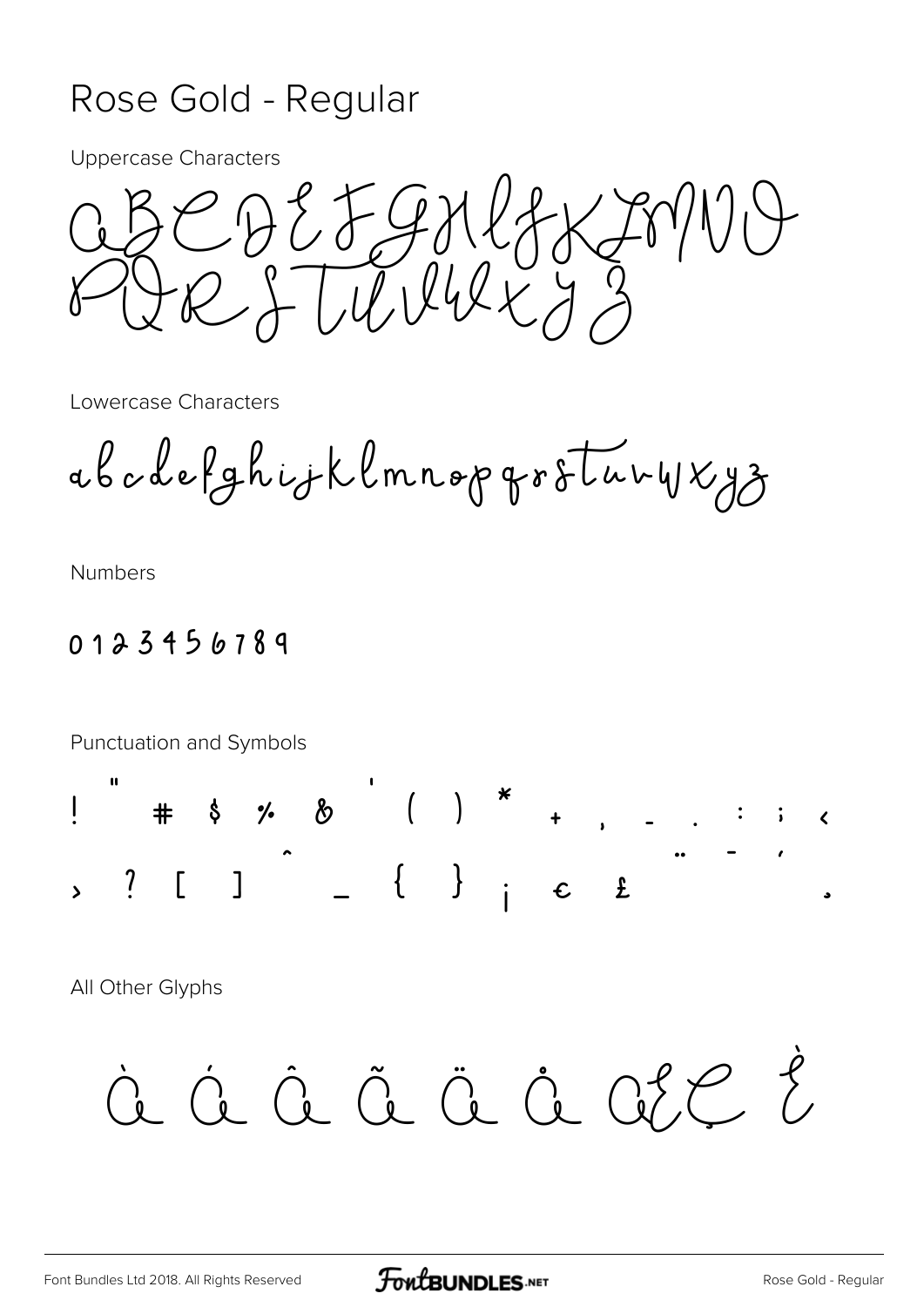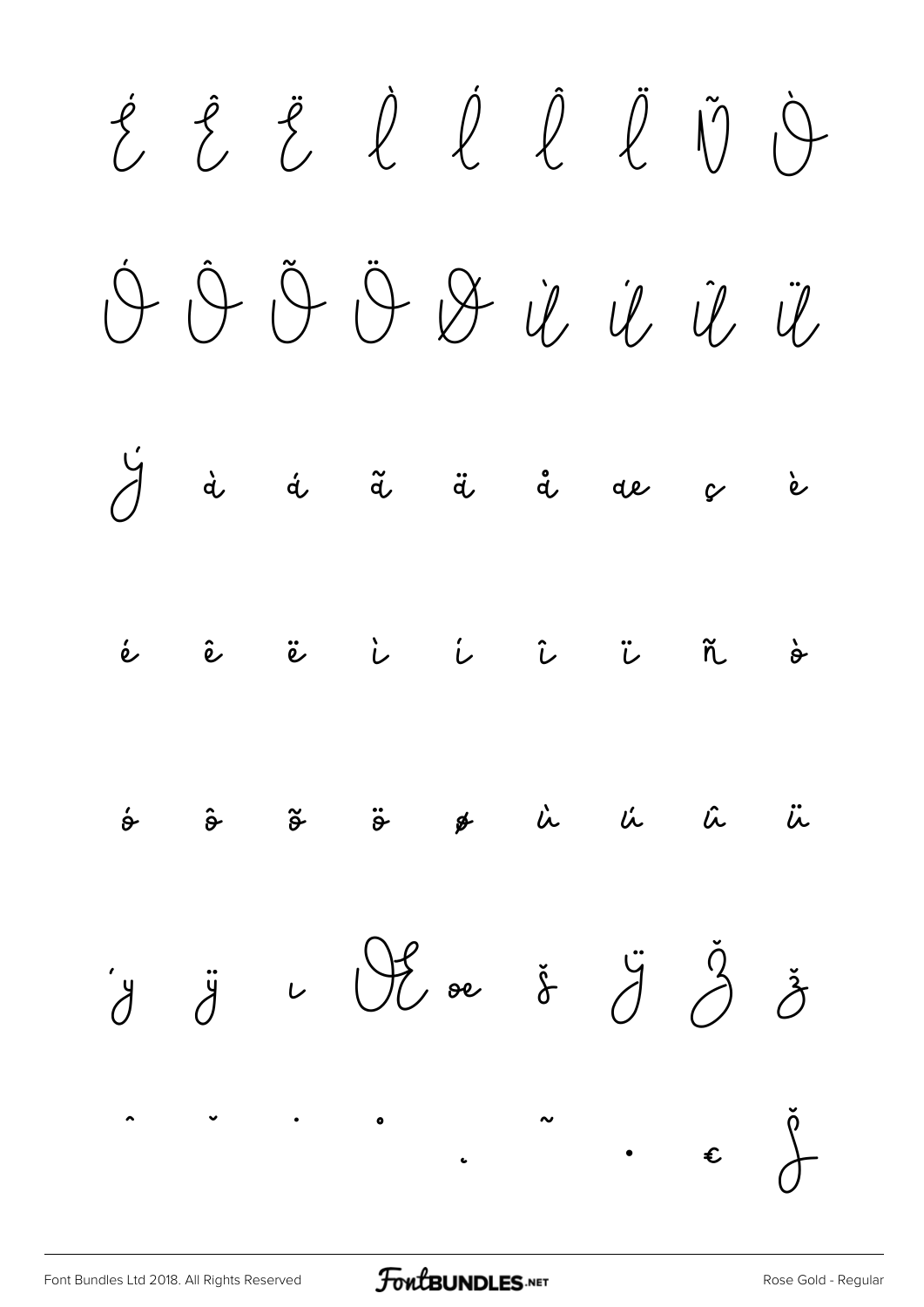$\ell\ell$  so so the contract of

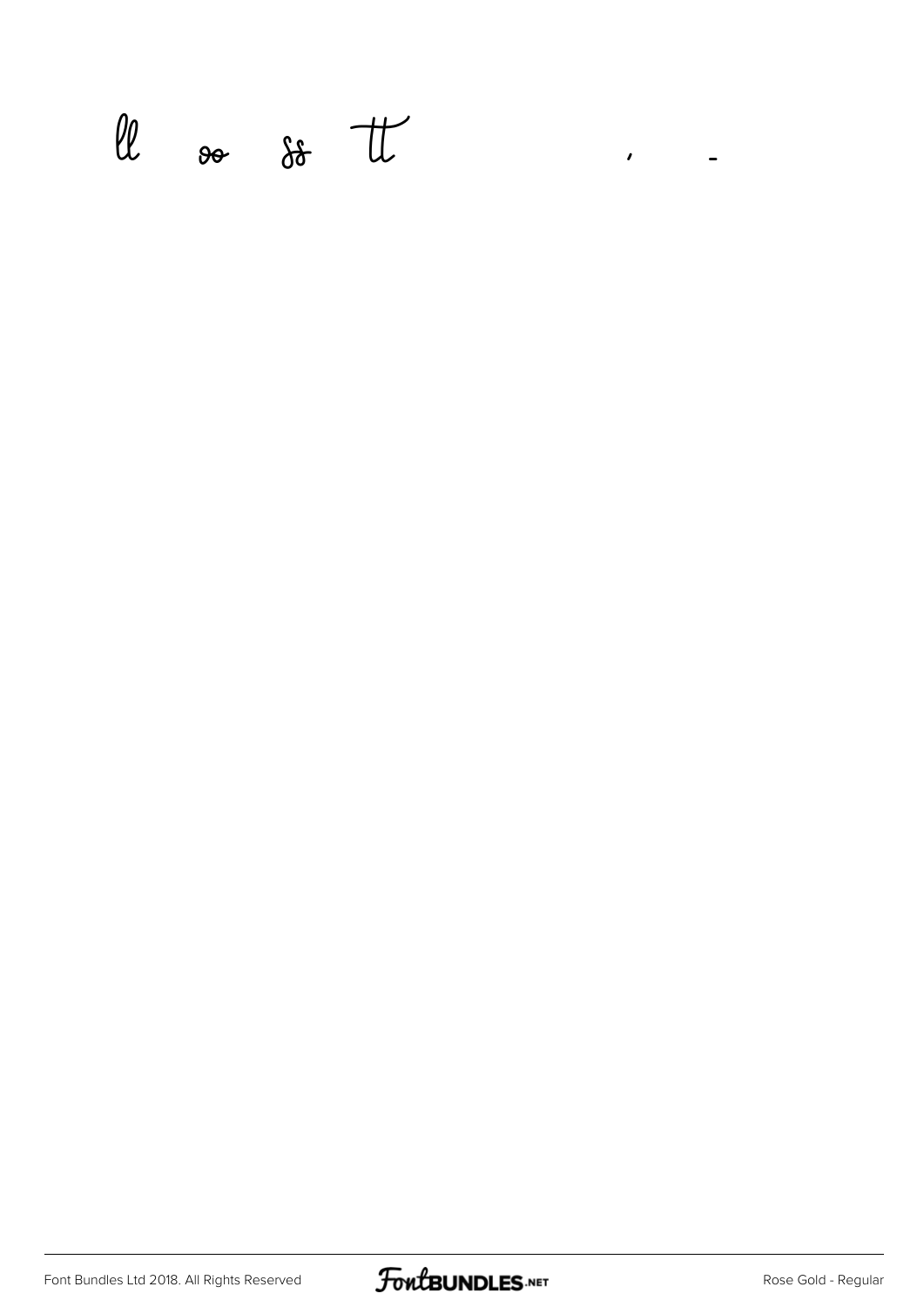### Rose Gold Swashes - Regular

Uppercase Characters



Numbers

Punctuation and Symbols

All Other Glyphs